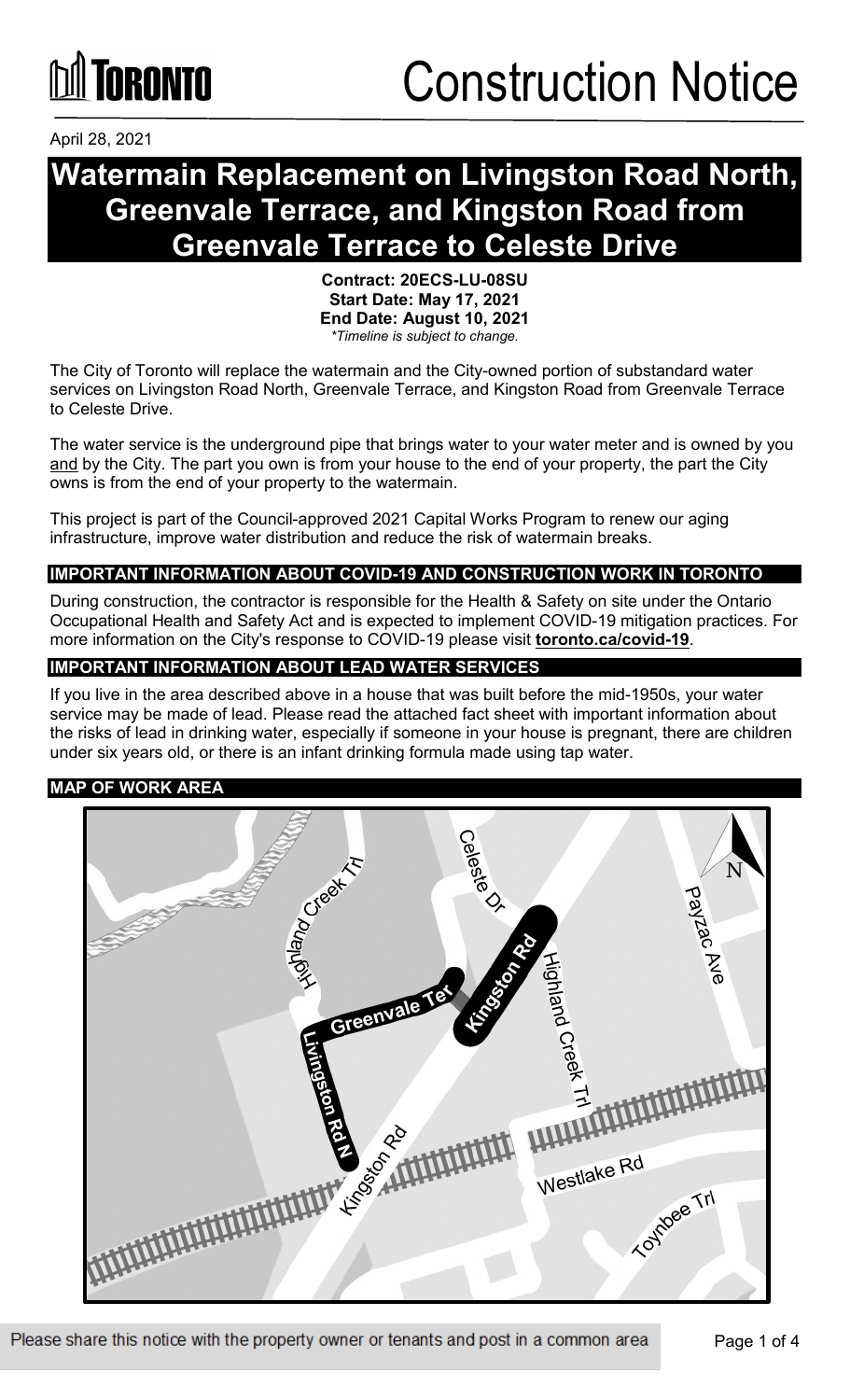# **GRANTA**

#### **WORK DETAILS**

The City's contractor will:

- excavate the road and dig a trench to access and install the new watermain;
- replace any City-owned water service pipes that do not meet City standards from the watermain to the private property line; and
- restore all areas affected by construction.

#### **WHAT TO EXPECT DURING CONSTRUCTION**

- You may experience dust, noise and other inconveniences. The City will make efforts to reduce the impacts. We appreciate your patience.
- The City will not be responsible for damage to any privately owned items on City property.

| <b>Work Hours:</b> Work will take place from 7 a.m. to 9 p.m., Monday to Friday, with work<br>after hours and on weekends as required.                                                                                                                                                                                                                                                                                                                                                                                                                                                                                                                   |
|----------------------------------------------------------------------------------------------------------------------------------------------------------------------------------------------------------------------------------------------------------------------------------------------------------------------------------------------------------------------------------------------------------------------------------------------------------------------------------------------------------------------------------------------------------------------------------------------------------------------------------------------------------|
| <b>Pre-Construction Inspection:</b> Wristen's Home Specialties Inc. (WHS), under contract<br>to the City of Toronto, will survey all properties within 30 metres of the construction area<br>before construction starts. The inspection will look at the interior and exterior of all<br>properties to verify existing conditions. Although participation is voluntary, the City<br>encourages all homeowners to participate. Without the survey, it will be difficult to<br>confirm any claims of damage caused by construction.                                                                                                                        |
| Affected properties will receive a separate notice to set up an appointment. All inspection<br>staff will wear photo I.D. and carry photo equipment for this work.                                                                                                                                                                                                                                                                                                                                                                                                                                                                                       |
| Site Safety: Workers on site are responsible for the work assigned to them. If you have<br>construction questions or an issue on site – ask to be directed to the site inspector. If the<br>site inspector is unavailable, contact the person listed at the end of this notice.                                                                                                                                                                                                                                                                                                                                                                          |
| Physical Distancing: There are times when contractors need to communicate with<br>homeowners about what is happening on-site. This could be about driveway access,<br>water shut offs, pre-construction inspections, and site restoration work (landscaping,<br>installing pavers etc.). Contractor's staff will be identifiable by their high-visibility clothing<br>and will maintain physical distancing.                                                                                                                                                                                                                                             |
| Important information for owners of sprinkler systems / heated driveways and<br>private landscaping features. Property owners should remove items located within City<br>property limits (boulevard) to avoid damage.                                                                                                                                                                                                                                                                                                                                                                                                                                    |
| This includes items such as landscaping (plants and pavers), decorative objects, sprinkler<br>systems or heated driveways. If you have a sprinkler system or heated driveway, please<br>contact the Field Ambassador listed below.                                                                                                                                                                                                                                                                                                                                                                                                                       |
| Telephone and Internet Services: This work may affect phone and internet cables for<br>individual properties that aren't buried deep below the sidewalk. The contractor will<br>coordinate with utility companies to minimize disruption. Residents who find their service<br>has been disrupted should contact the Field Ambassador and notify their phone or<br>internet service provider.                                                                                                                                                                                                                                                             |
| <b>Water Service Disruptions:</b> From time-to-time, the water supply to your property will be<br>shut-off to complete construction; the contractor will provide notice at least 24-hours in<br>advance. Throughout the work, it is recommended that you temporarily disconnect any<br>water treatment systems (i.e. softeners or filters), water-cooled air conditioners or similar<br>plumbing fixtures. Automatic lawn sprinkler systems may also be affected, therefore, you<br>may need to water manually. In the event you did not receive advance notice, the City<br>may have needed to use an <i>emergency water shut off</i> to complete work. |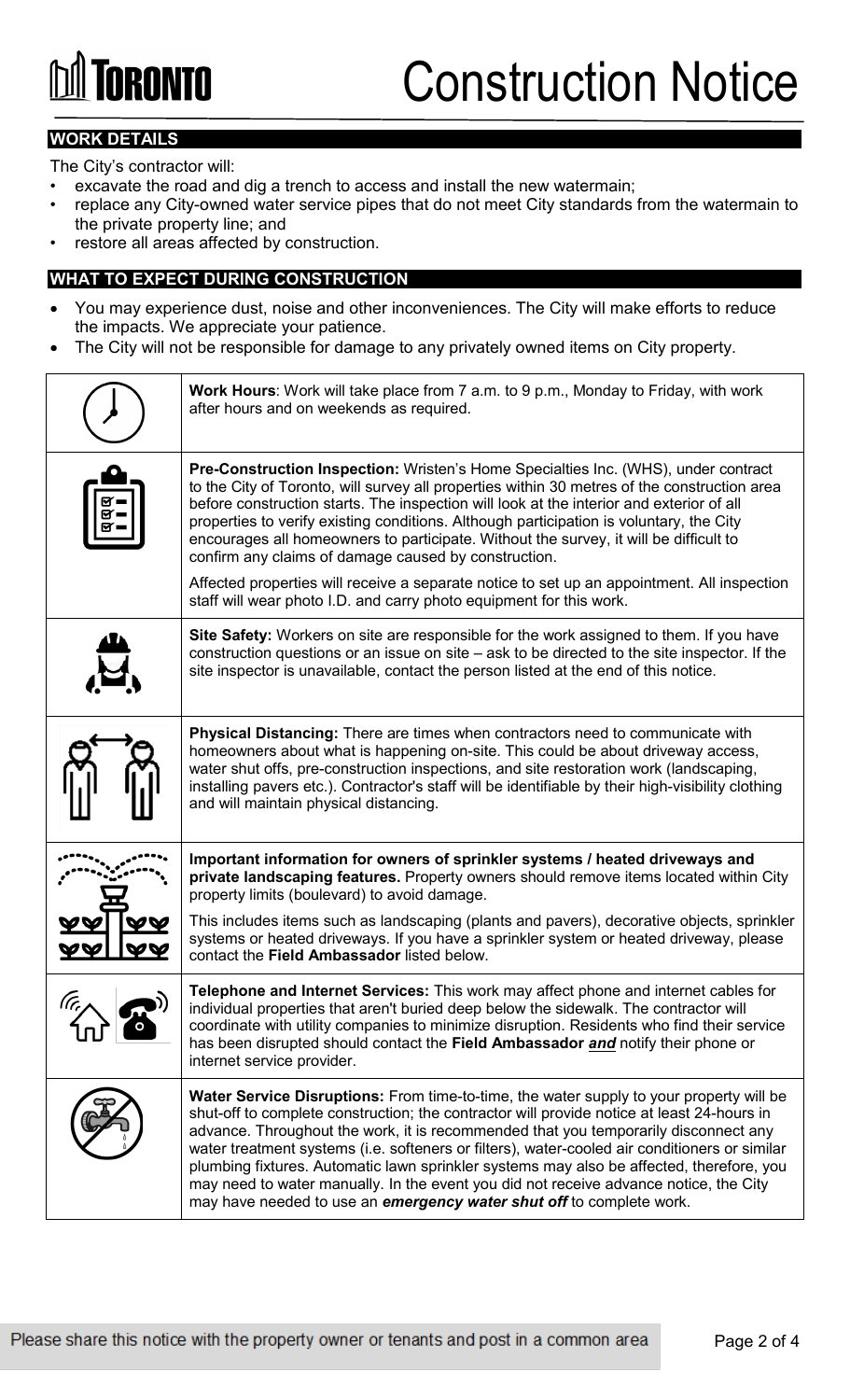## **DA TORONTO**

## Construction Notice

|                          | Substandard Water Service Replacement: Please take the time to read the attached<br>fact sheet carefully as it contains important information on lead in drinking water and how<br>to prepare for replacement. If you want to replace the private portion-of the water service<br>pipe, the City of Toronto recommends that you obtain several quotes before selecting a<br>contractor. PLEASE NOTE: The City is not able to get involved in any contract to have<br>work done on private property. Property owners are responsible for ensuring contractors<br>do not interfere with the work being done on City property. Learn more at<br>www.toronto.ca/leadpipes. |  |
|--------------------------|------------------------------------------------------------------------------------------------------------------------------------------------------------------------------------------------------------------------------------------------------------------------------------------------------------------------------------------------------------------------------------------------------------------------------------------------------------------------------------------------------------------------------------------------------------------------------------------------------------------------------------------------------------------------|--|
|                          | Road and Sidewalk Access: In order to complete the work in a safe manner, there will<br>be road and sidewalk restrictions within the work zone. Access for emergency vehicles<br>will be maintained at all times.                                                                                                                                                                                                                                                                                                                                                                                                                                                      |  |
|                          | Driveway Access: The contractor will notify you of any temporary restrictions to your<br>driveway access. If your property has two entrances, one entrance will be kept open at all<br>times.                                                                                                                                                                                                                                                                                                                                                                                                                                                                          |  |
|                          | Traffic Management: Road users should expect delays and increased traffic on nearby<br>streets. Motorists are reminded that bicycles and cars will be sharing the lane. When<br>driving, please be mindful of vulnerable road users. Traffic on Livingston Road North<br>and Greenvale Terrace will be reduced to one lane. Traffic on Kingston Road will be<br>reduced to one lane in each direction.                                                                                                                                                                                                                                                                 |  |
|                          | <b>Parking:</b> This project will affect on-street parking. Parking in the active work zone is not<br>permitted as space is needed for construction equipment and materials. If your parked<br>vehicle affects construction work, it will be relocated with no charge to the owner. Please<br>call 416-808-2222 for its location.                                                                                                                                                                                                                                                                                                                                      |  |
|                          | <b>Parking Violation Notice:</b> If parking enforcement is called to a street, officers must issue<br>a yellow parking violation notice (ticket) to vehicles in violation of parking by-laws. If you<br>receive a yellow notice during this construction work, do the following within 15 days of<br>the notice date:<br>1) Contact the site inspector or person listed on the Construction Notice and give them<br>the yellow notice number.<br>2) Dispute the parking violation notice online or in person following the process listed on<br>the back of the parking violation notice.                                                                              |  |
|                          | You may use this construction notice as part of the explanation of why the<br>violation should be cancelled. Please note: violation notices cannot be cancelled if<br>vehicles are parked in illegal parking spots (i.e. in front of a fire hydrant or in no parking<br>zones).                                                                                                                                                                                                                                                                                                                                                                                        |  |
|                          | In an effort to reduce ticketing due to construction, please exercise patience with<br>neighbours who are experiencing construction and may need to temporarily park on your<br>street.                                                                                                                                                                                                                                                                                                                                                                                                                                                                                |  |
|                          | Accessible Accommodation: Residents who require accommodation (level entry, longer<br>notice, etc.) must contact the Field Ambassador to arrange for access during the<br>construction period.                                                                                                                                                                                                                                                                                                                                                                                                                                                                         |  |
| $\overline{\phantom{a}}$ | Garbage and Recycling: Please follow your normal routine. If required, the contractor<br>will move bins to an appropriate location and return them. Please ensure that you label<br>your bins with your address.                                                                                                                                                                                                                                                                                                                                                                                                                                                       |  |
| $\frac{1}{2}$            | Water Flushing: You will see water flushing or running in several areas along this project<br>due to cleaning the new watermain. Before substandard water services are replaced and<br>the new watermain is put into service, the new pipe must meet Toronto Water's servicing<br>and quality standards. Please DO NOT DRINK OR USE THE FLUSHING WATER, it is<br>not potable.                                                                                                                                                                                                                                                                                          |  |
|                          | <b>Restoration:</b> The construction work area will be restored with sod, concrete and/or<br>asphalt where required. Interlocking bricks, flagstone on a granular base, or other similar<br>features that are removed from public and private property during construction will be<br>replaced. Lawn seeding and/or laying of sod will be done as needed during ideal growing<br>seasons only - April to June and September to October.                                                                                                                                                                                                                                |  |